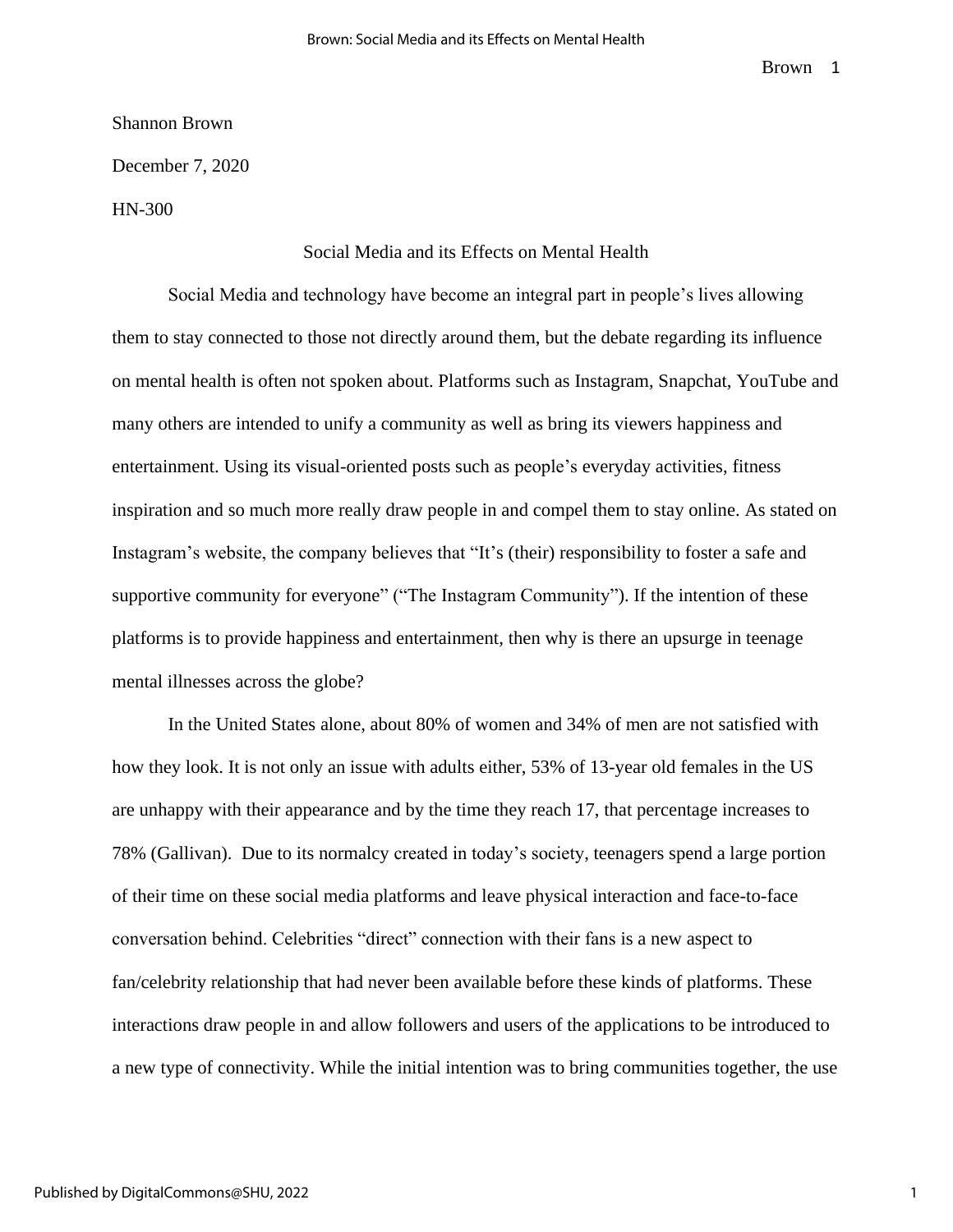of these platforms has grown to providing fitness inspiration, direct connection with celebrities, and the potential of increasing a person's self-consciousness due to the increase in beauty ideals and standards. Social media platforms have allowed people to join together and feel like part of a community but debates still remain regarding its effects on the proliferation of body image issues as well as other mental illnesses and the ethical obligations of influencers and companies with the use of photo editing and its effects on onlookers.

Before social media, people would often get information on their favorite celebrities from sources such as magazines and news articles. Teens would read articles in magazines such as *Seventeen Magazine* where they would learn the details about their favorites teen crushes' lives and take quizzes to identify their compatibility with them. Adults had many options as well, having *People Magazine* and news shows that broadcasted the celebrity lifestyle. In today's world, celebrities have the ability to directly connect and communicate with fans with popular apps such as Instagram and Snapchat or even post videos on the well-known webpage YouTube. These celebrities can now post whatever they want whenever they want, often times without having to go through their team of publicists, agents, managers and more which they normally would for a typical TV or magazine interview. No longer do people only see their favorite celebrities on television or when a new issue of a magazine comes out, but now it is a constant connection. Eager fans of these celebrities now have access to whatever the celebrities allow them to know from their posts, whether it be updates on personal lives, the different vacations they've gone on, and essentially any other information they are willing to share to their large audiences. With this positive aspect of connectivity comes its counterpart. Many celebrities and influencers alike edit photos that they post causing an increase in the acceptance of an unattainable beauty standard created by society. Though these platforms give celebrities the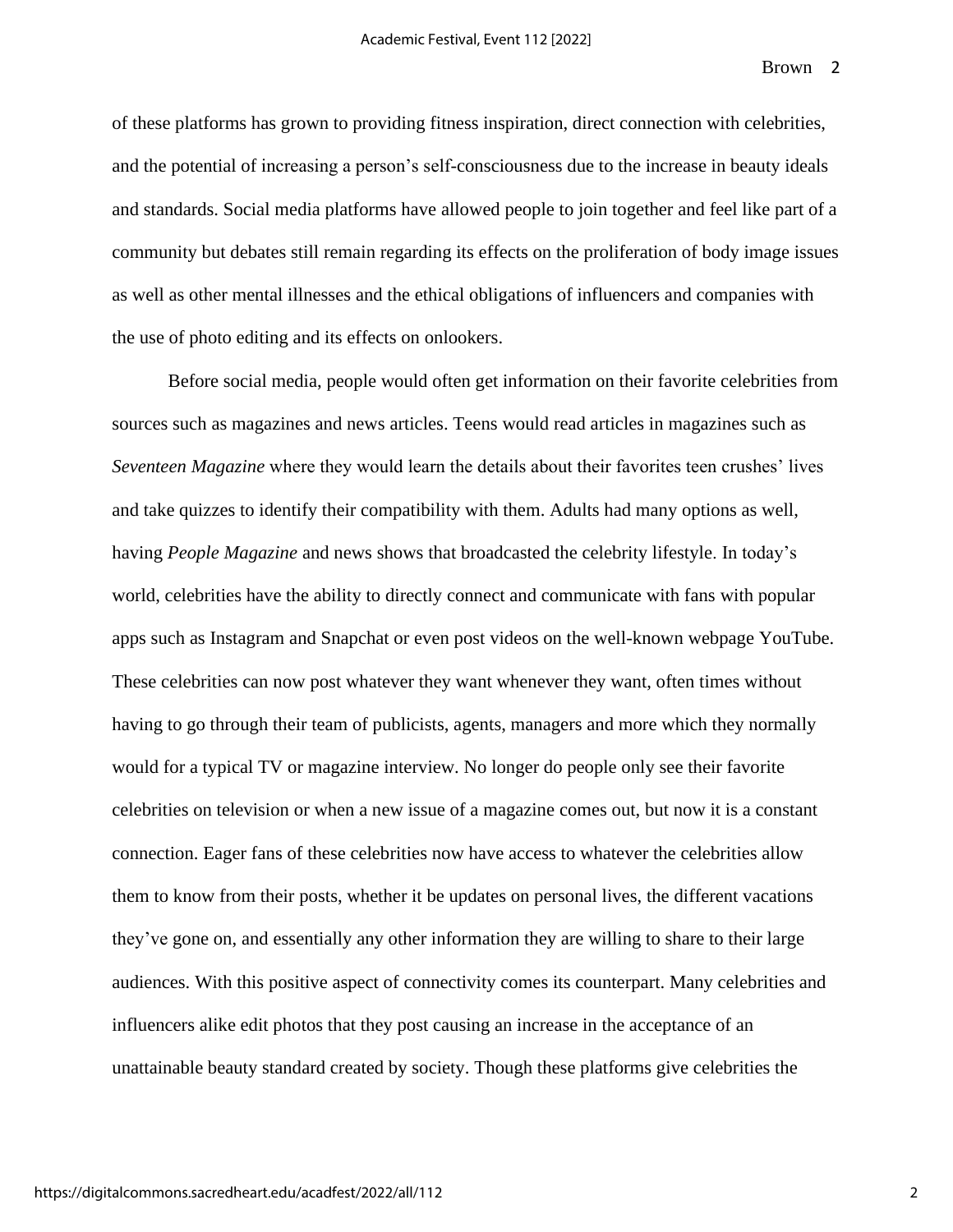possibility of sharing their lives like regular people, it brings up the query on whether these celebrities should be allowing the acceptance of this unrealistic beauty standard and whether these photo edits effect those that see them.

Body image and how people view themselves has always been important, but with this rise in social media, users have become more conscious of how themselves and others look and compare them to these body image standards that have been set by society. Formerly, people would see touched up images of models on the cover of magazines or advertisements and many would compare themselves to these figures who were often extremely thin supermodels that were retouched using different kinds of editing software. Now, with everything moving more towards social media sites, these images are everywhere from posts on Instagram of people that have become "Instagram models" as well as throughout all the advertisements on these sites. It is no longer something that people see once in a while, but it is now a constant. Although these advancements in connectivity between one another has been beneficial for many, the exposure to these images have become excessive and creates a negative impact on the body image standards that society constructs and rationalizes it through the amount of likes and comments they receive. As stated in an exploratory analysis done about social media and body image, "advertising has been described as an internalizing or normalizing means to spread unrealistic beauty ideals" (Aparicio-Martinez), and now it is everywhere people look when on any media sites whereas a few years ago it was mainly on print. While it is great that people are benefiting from these new platforms, there is an increase in numbers of influencers that spread this idea of an unrealistic body image and normalize it. Companies also contribute to its normalization by allowing it in their advertisements and broadcasting those ads everywhere from commercials and magazines to websites and various social media platforms. Due to this surge of influencers and the abundance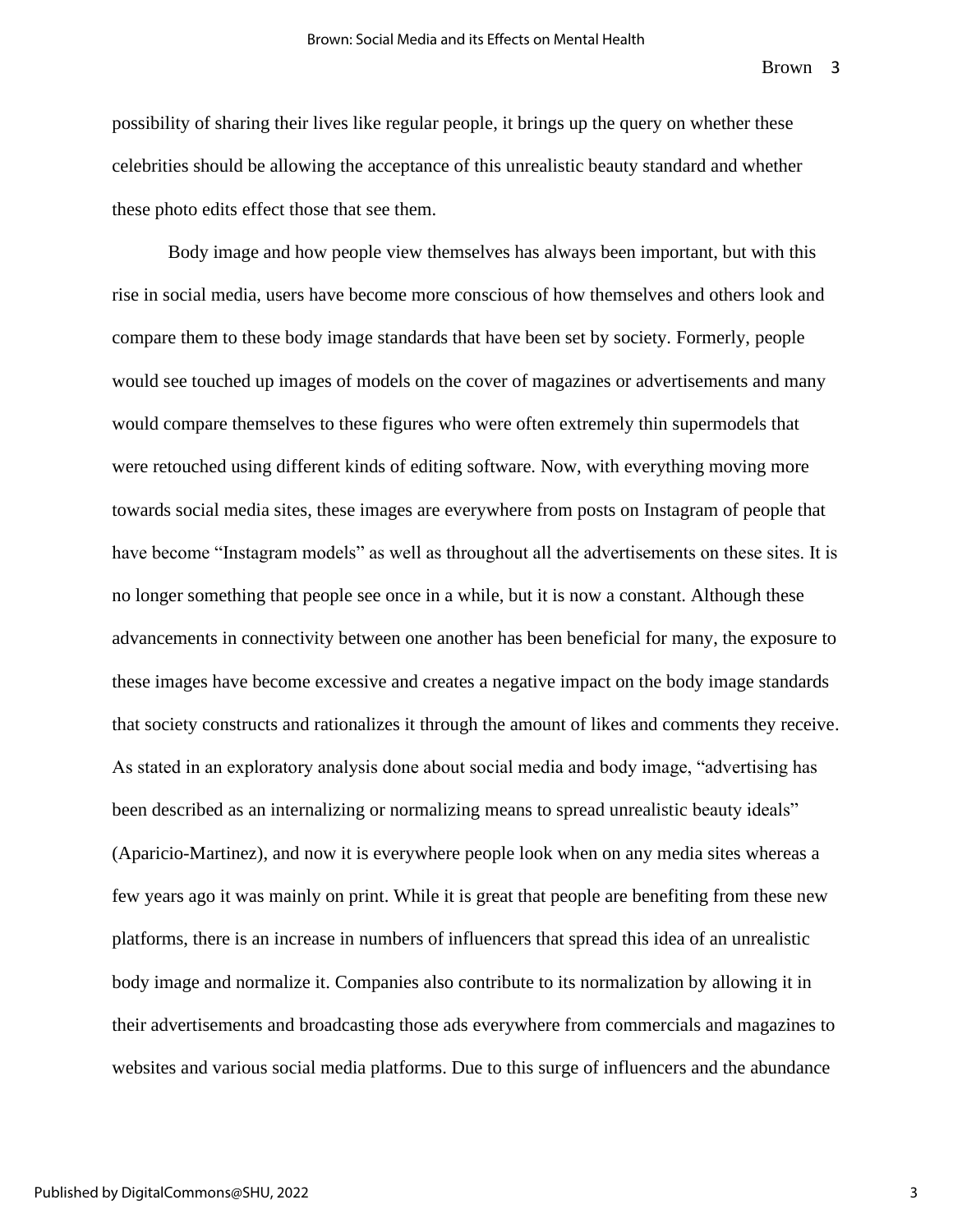of these photos all over, it brings up the debate of the ethics behind these types of images when it comes to both companies' advertisements and influencers posts.

In the past it was a common argument that models pictured in magazine covers and advertisements were extremely skinny, and the photos were edited as if the original image was not up to beauty ideals. Though this fact became prevalent, viewers still compare themselves to these images causing people to become more conscious of their own bodies in comparison. In a study regarding this topic, "Of American elementary school girls who read magazines, 69% said that the pictures influence their concept of the ideal body shape, 47% say the pictured make them want to lose weight" (Gallivan). Just from seeing these photos once and a while, this was still an incredible impact on how society views beauty standards, and now in the year 2022, these images have not only multiplied, but popularized. The ideal beauty standard and its effect of kids and women started before social media, but has social media caused a rise in the issue? These media platforms had taken the issue of young children and many adults comparing themselves and their bodies to these unrealistic beauty standards and amplified it. It is no longer a choice to see these images due to its abundance across so many different types of platforms, especially social media. These images can be seen while people are relaxing watching TV or looking through a magazine, to when people go on social media, and even when a person is searching the internet and seeing advertisements on the sides of the websites.

Advertisements are no longer the only culprit for these edited prints, but celebrities have become part of the problem as well. Celebrities and Instagram models have often been accused of editing their photos. It is not uncommon when people are able to spot out little errors in the editing, such as a curve in a doorframe or an over pixilated area of the photo making it obvious that it was tampered with. Though many people, not just celebrities, edit their photos, should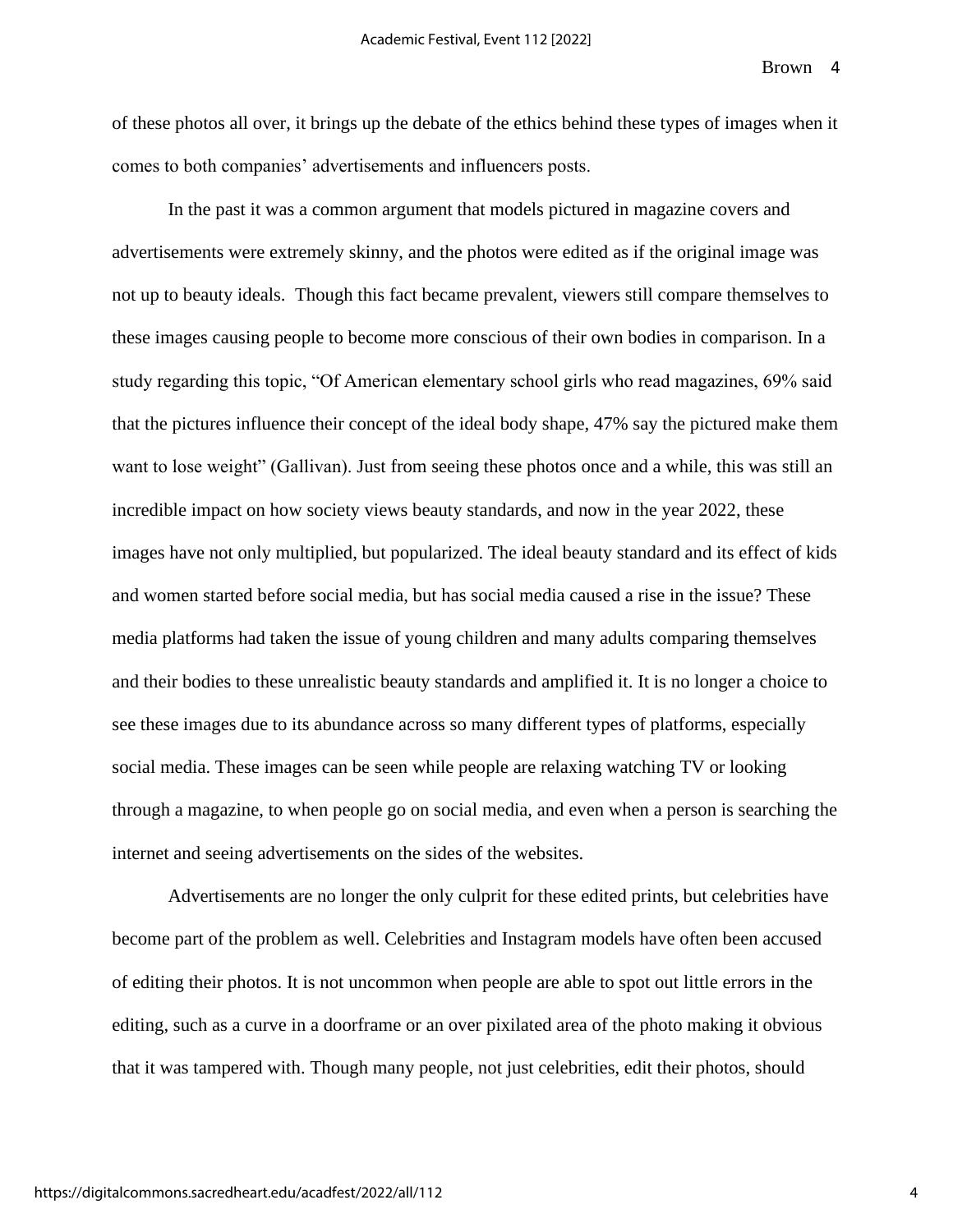these influencers with huge followings be editing their photos into unrealistic body ideals? Those with such large audiences that are editing their photos are promoting these unrealistic body images to their audiences and influencing those that see the photos which causes selfconsciousness and the feeling as though it is something that is necessary to look good in society's eyes. These posts cause people to feel like the way they are and how they look is not normal or do not meet the standards of today's society causing them to become more selfconscious and, in return, try to change themselves to conform.

Back in 2014 there was a memorable instance where a celebrity was caught editing their photos, and it was the world-famous popstar Beyonce. While celebrating her 33<sup>rd</sup> birthday with her family on a yacht, she decided to post a photo from the experience. Not long after it being posted did people notice that the image looked as though it was tampered with. While walking down the stairs on the lavish boat in a bathing suit, it was noticed that between her legs there was a distortion on the stairs. Between her legs you could see that the stair that should be straight was now at an angle, and once people took notice, she began to get accused for trying to edit her legs to be thinner and make others think that her thighs do not touch, because that is what society says looks good. *Cosmopolitan* wrote an article on this stating, "Photoshopping is bad for women's sense of self. We see photoshopped images of celebrities and aspire to a standard of beauty that is actually impossible to achieve. By calling celebrities out, we are letting other women know that, *See? Nobody actually looks like that"* (Frey). This was also not the only time Beyonce, as well as many other celebrities, have been accused of photoshopping pictures they post. That same year there was another photo that Beyoncé posted that had a distorted phone and wine glass, clearly indicating it was edited (Croffey). Not only do these images support the unrealistic beauty standard that society has created but it also gives women an opportunity to critique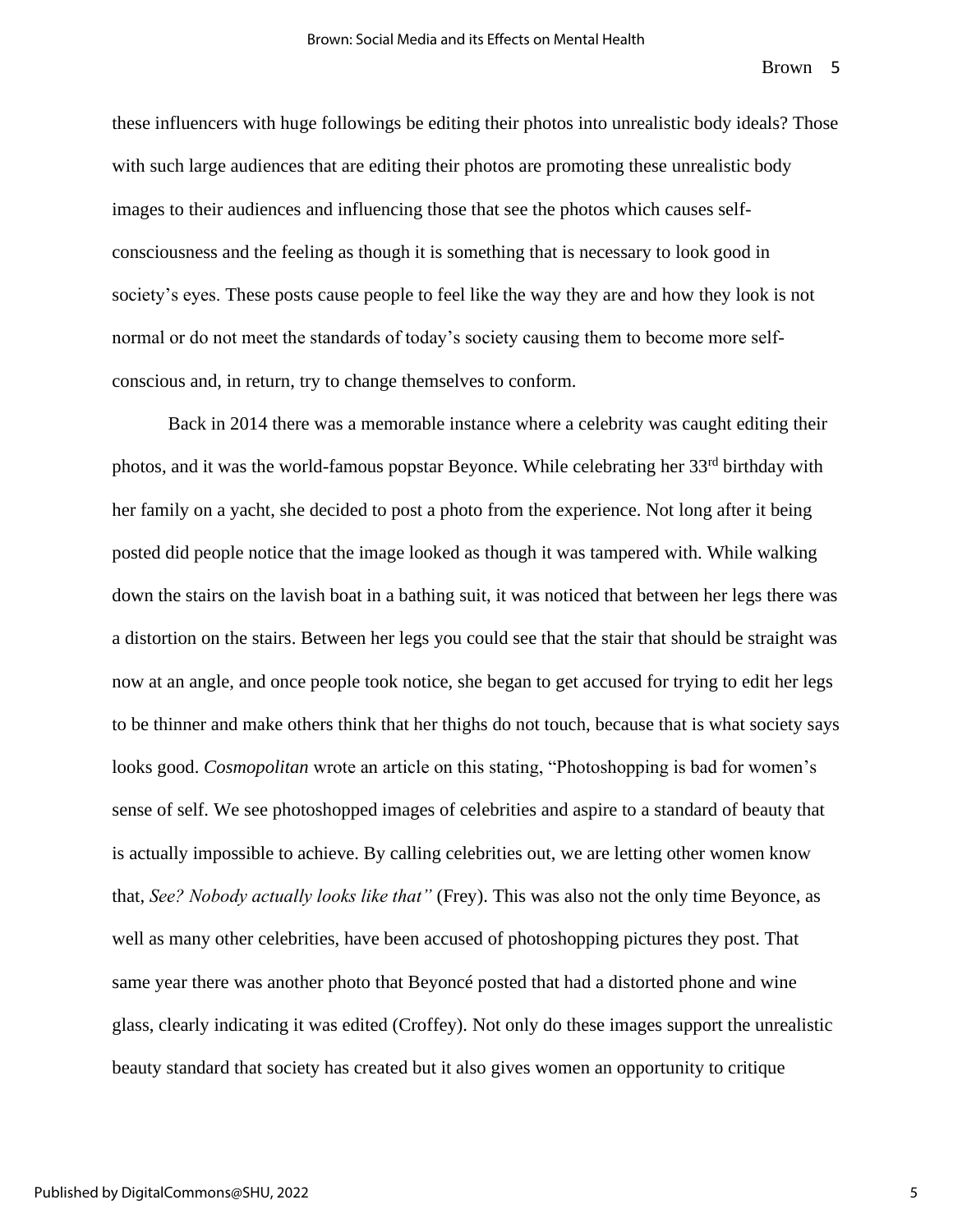themselves. Women can easily begin asking themselves whether or not they look good enough or reach the benchmark that society has created.

With time passing and technology making huge advancements, these edited photos are becoming more and more common. No longer is it just edited magazine covers and high-end advertisements, but it is everywhere. With the enormous pressure from society to look a certain way, users of social media have now been given the tools to edit their own photos. Advancements in app development now let those with smartphones have access to a world of possibilities with the tap of a finger to their screen. Apps such as FaceTune allow its consumers to manipulate and edit photos however they please with capabilities such as adding filters, whitening teeth, clearing blemishes, and warping bodies. These apps even found ways to add extra profit for themselves by requiring the app user to pay extra for certain editing features. The more that the users are willing to pay, the more access they are given to such amenities. Some social media platforms have these filters available for free on their apps such as Instagram and Snapchat, where with one swipe of a finger a filter can be added to the photos that change colors, smooth out skin, and even reshape the figure in the photo. People are no longer comparing themselves to these unrealistic beauty ideals but are not trying to conform to society's standards by changing the way that they look. This allows for the mindset that unless a photo is edited, it is not good enough to post.

In an article "Immersed in Perfection" published in *Psychology Today,* the author Abigail Fagen goes into detail regarding the usage of these types of apps and how it affects its users.

"Face tune and other editing applications are so widely available that unrealistic beauty ideals are invoked by classmates, coworkers, neighbors, and friends… It can erode self-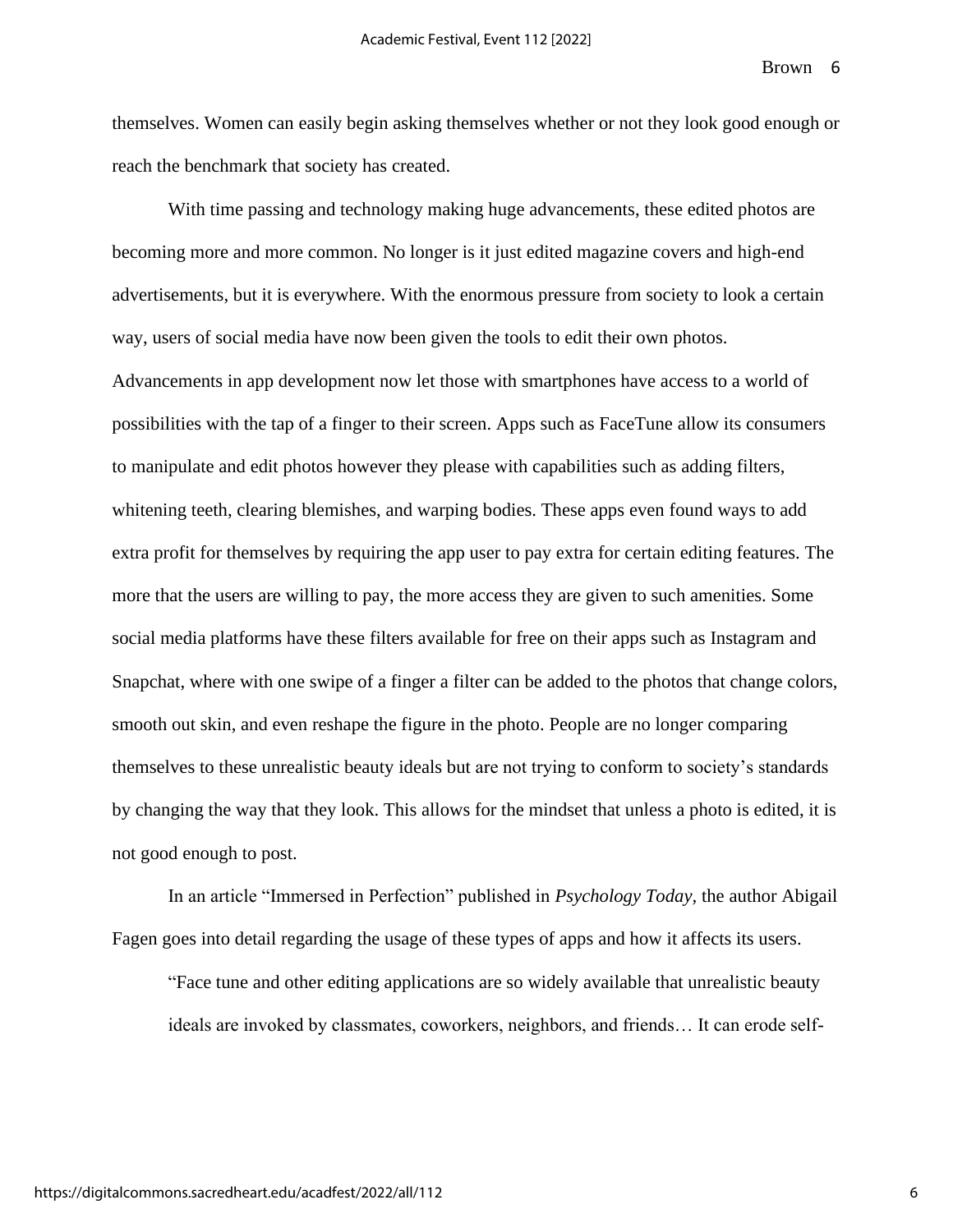esteem. And it can drive a wedge between the self-posted online and the self-reflected in the mirror- one's ideal self and one's real self." (Fagan)

Because it has become so common for people to edit their photos, it may seem like a harmless act to whiten teeth, synch in waists and much more, but it is creating a larger issue. It is normalizing this unrealistic standard that society is not only promoting but financially benefiting from and causing people to not only not accept themselves, but not even recognize themselves once the filters are off.

These changes to the body have not just stopped at 2-D, they have now found its way into reality. Many of those that have been using photo editing apps have gotten so used to how they look on the screen, that they are not happy with their real self and want to make permanent changes to their appearances. "Photo editing is driving clients to redesign themselves. People historically came to cosmetic surgeons with photos of celebrities whose features they hoped to emulate. Now, they are coming in with edited selfies" (Fagan). These warped images that people are creating of themselves have become so realistic and appealing that people want to make themselves look like these edited photos because they think they look better than their actual self. According to the American Society of Plastic Surgeons, the number of minimally invasive procedures between 2000 and 2018 have tripled (Fagan). Rather than using cosmetic surgery to fix one feature that has been bothering a person their whole lives, people now want to edit their faces and bodies to the way that society makes others feel like is acceptable. This unrealistic beauty standard that society is popularizing and accepting is no longer only being impacted by edited photos of models and celebrities. Edited photos that people are now so used to making of themselves because these standards have made them feel like the person they are is not good enough.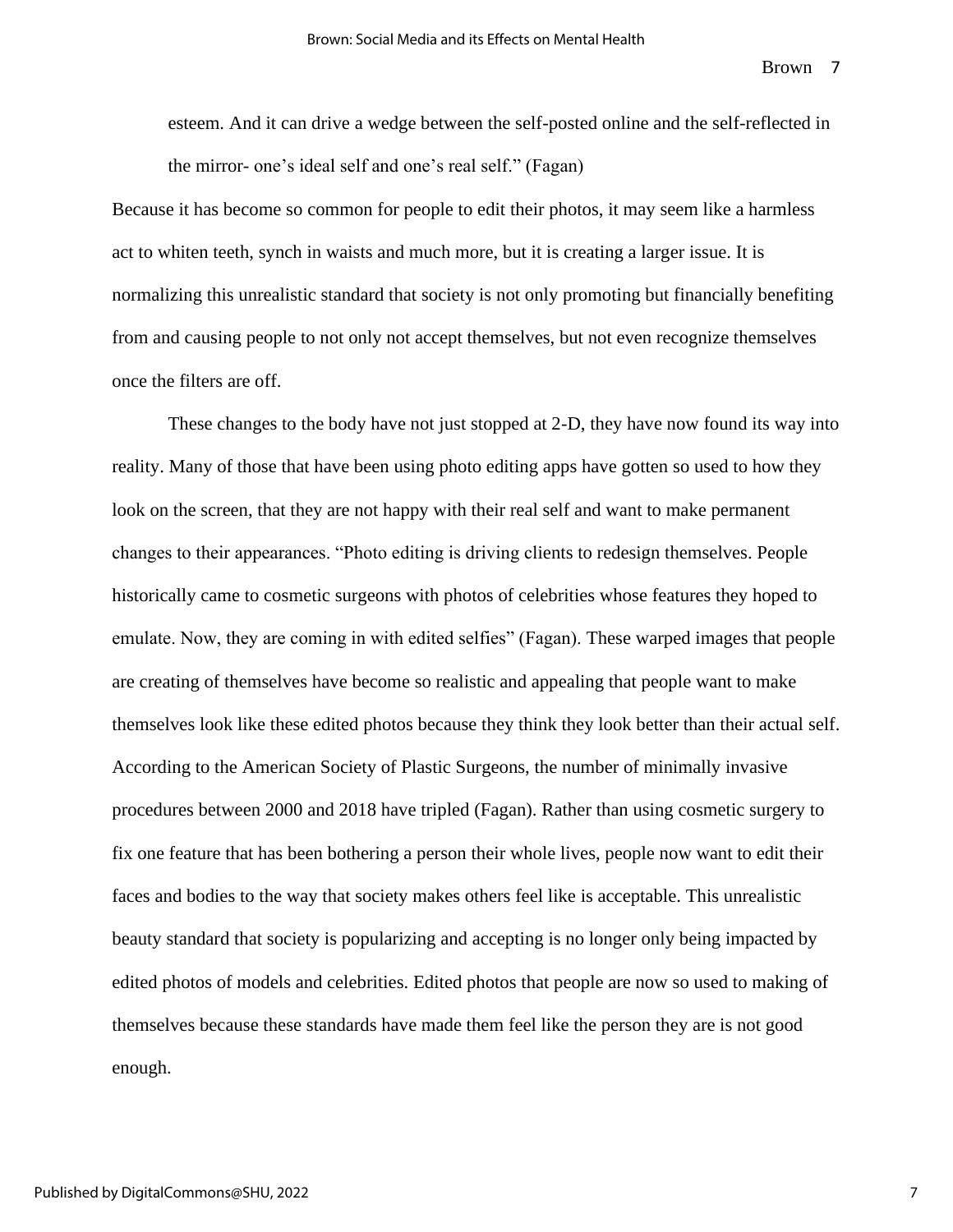With these abundant amounts of focus being put on social media and its posts, it is easy for users to be consumed by their image, leading to the increase in mental health cases and body image disorders such as body dysmorphia. In a research study held about discovering a possible connection between eating disorder attitudes, body ideals and social media, it states that "The media plays a vital role in formulating what is attractive in society, increasing the thin beauty ideal among females being unattainable. These ideals confirmed the way young people perceived themselves and, therefore, how they value themselves" (Aparicio-Martinez). These unrealistic standards that have been set now lead many to not accept or like themselves the way that they are and crave for a solution for a nonexistent problem that they have been convinced of. According to the ANAD website, The National Association of Anorexia and Associated Disorders, 28.8 million Americans will suffer from an eating disorder in their lifetime, which is about 9% of the United States population. These are disorders such as body dysmorphia or extreme binge eating. Not only do these disorders affect people's day to day lives, but oftentimes can lead people to suicide. About 26% of people with these eating disorders are known to have attempted suicide, and about 10% do lose their lives (Lyster-Mensh).

Due to an influx in these disorders, there have been many organizations that have been created to help out those suffering from these problems. Founded in 2001, NEDA, The National Eating Disorder Association, is one of many resources that were created for issues that relate to body image such as anorexia, bulimia, and other eating disorders. NEDA strives to give support to those suffering from these mental illnesses as well as the families that are affected. These illnesses are very serious but are treatable and that is what different organizations such as this aim to do.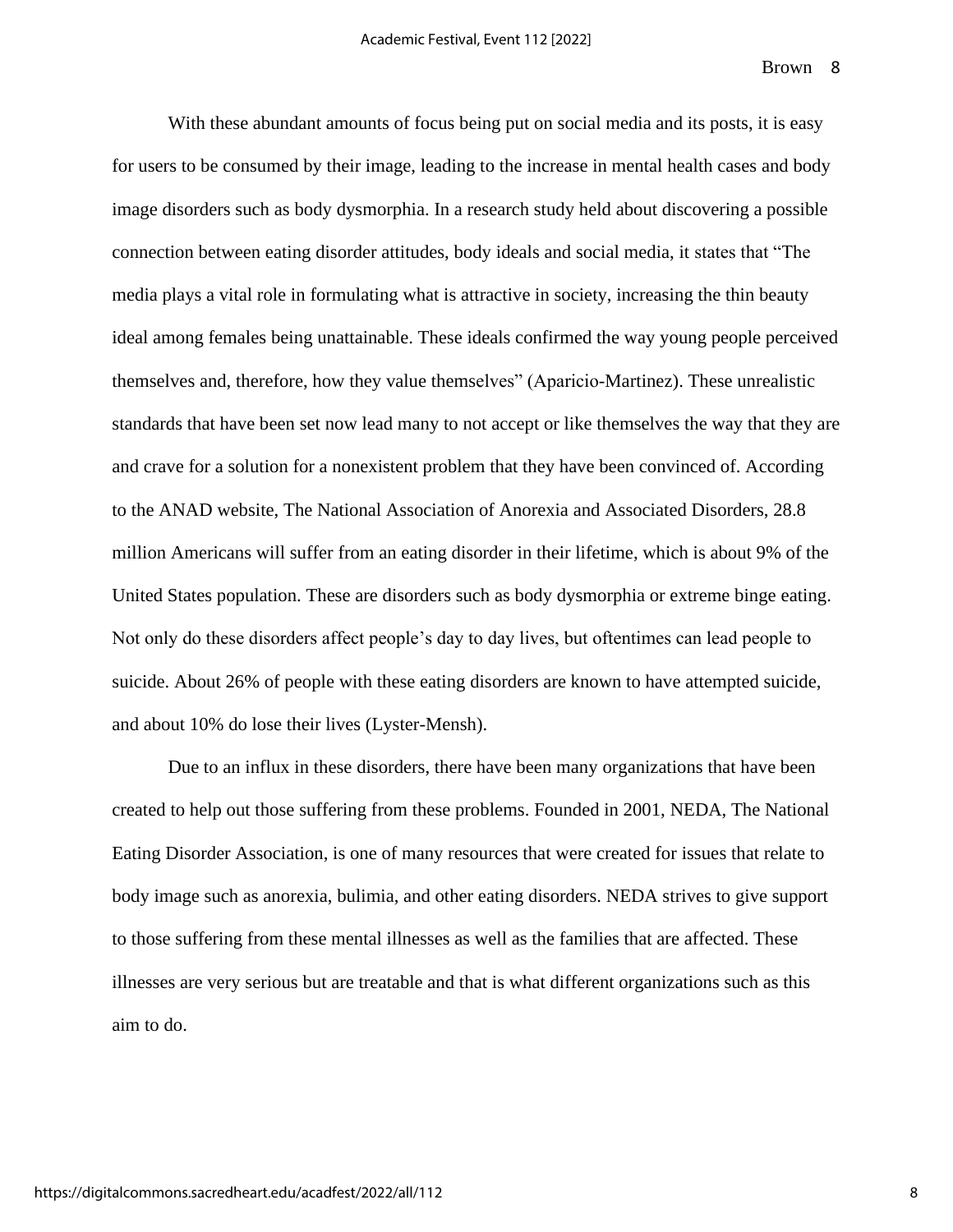Having noticed these unrealistic beauty ideals are being promoted in almost every advertisement and all-over social media, some celebrities and companies are fighting back. Aerie, a lingerie store that is connected with the popular brand American Eagle, is one example of a company that noticed this trend and wanted to do its part to end it. "The brand, founded in 2006, is aimed at the 15-21-year-old demographic, meaning young women in high school and college. And it's widely held – and proven by numerous studies and surveys – that young women's sense of body confidence is so often influenced by the images of female beauty they see in media" (Krupnick). To combat these unrealistic beauty ideals, Aerie launched an ad campaign in hopes of promoting the beauty in every woman, no matter the size and shape. Their plan is to emphasize their nonuse of supermodels and promote using natural images. To endorse their new line of lingerie, the company is using women of everybody type and emphasizing that they have no need to retouch any of the images because every woman is beautiful, a message that they want to promote. In the photos that were used in the campaign, taken by photographer John Urbano, the images all state in bold and bright lettering that the girl has not been retouched. They even decided to add a message to their consumers on one of the advertisements with the message:

"Dear Aerie Girls, we think it's time for a change. We think it's time to get real and think real. We want every girl to feel good about who they are and what they look like, inside and out. This means no more retouching our girls and no more supermodels. Why?

Because there is no reason to retouch beauty. We think the real you is sexy. Xoxo Aerie." Although one ad campaign is not going to fix the society's view on women's body image, Aerie chooses to be part of the solution rather than financially benefitting by spreading a message of nonacceptance and animosity. With these new images of nonretouched women and showing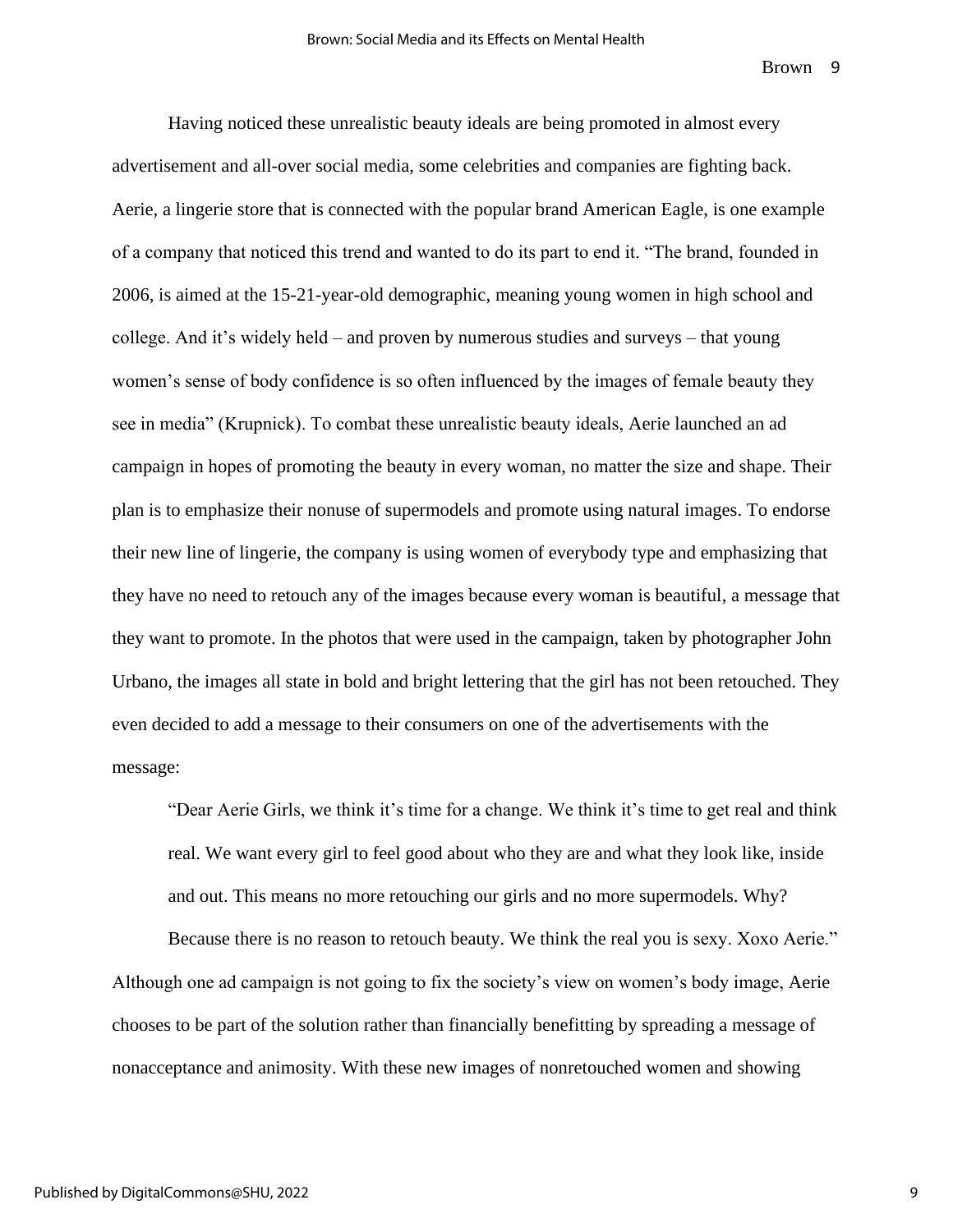ladies of all shapes and sizes, they are hoping to prove to their consumers that they themselves, and everyone around them, are beautiful no matter what shape or size they are. Everyone is beautiful in their own way and there is no reason to promote a message that says otherwise. These standards for beauty are not only unrealistic but untrue, and they want to be a good influence on other brands alike and hope that others follow.

With Aerie being an example of a company pushing for change, some companies are still stubborn to join the movement. The well-known lingerie brand Victoria's Secret is one of them. Having been scrutinized for their use of only exceptionally thin models and their acceptance of unrealistic body standards, the brand still seems to be keen on not using any plus-size models. The chief marketing officer of the brand, Ed Razek, has spoken about the subject and explains that the company feels the public has "no interest" in using women larger than a size eight in their shows, explaining that they have a separate brand for plus-size women (Alexander). This refusal to change and adapt to promote a positive message to women is keeping the world from standing up against this unrealistic body images for women and keeps pushing for these unrealistic standards. The hesitation and disinterest to change can equally create an issue in societies eyes regarding why some companies do not want to make a change. Is it really that bad to be larger than a size eight? What is so terrible about the body when it is not up to societies standards? These thoughts not only can hurt a person's self-esteem but also can be bad towards mental health.

With the push for change from various individuals, there has been some legal action taken against these retouching of images and the use of extremely thin supermodels. A very distinguished law that was passed was the Photoshop Law in Israel. This law pushes for change by having two main parts. The first part requires that the models used in images must have an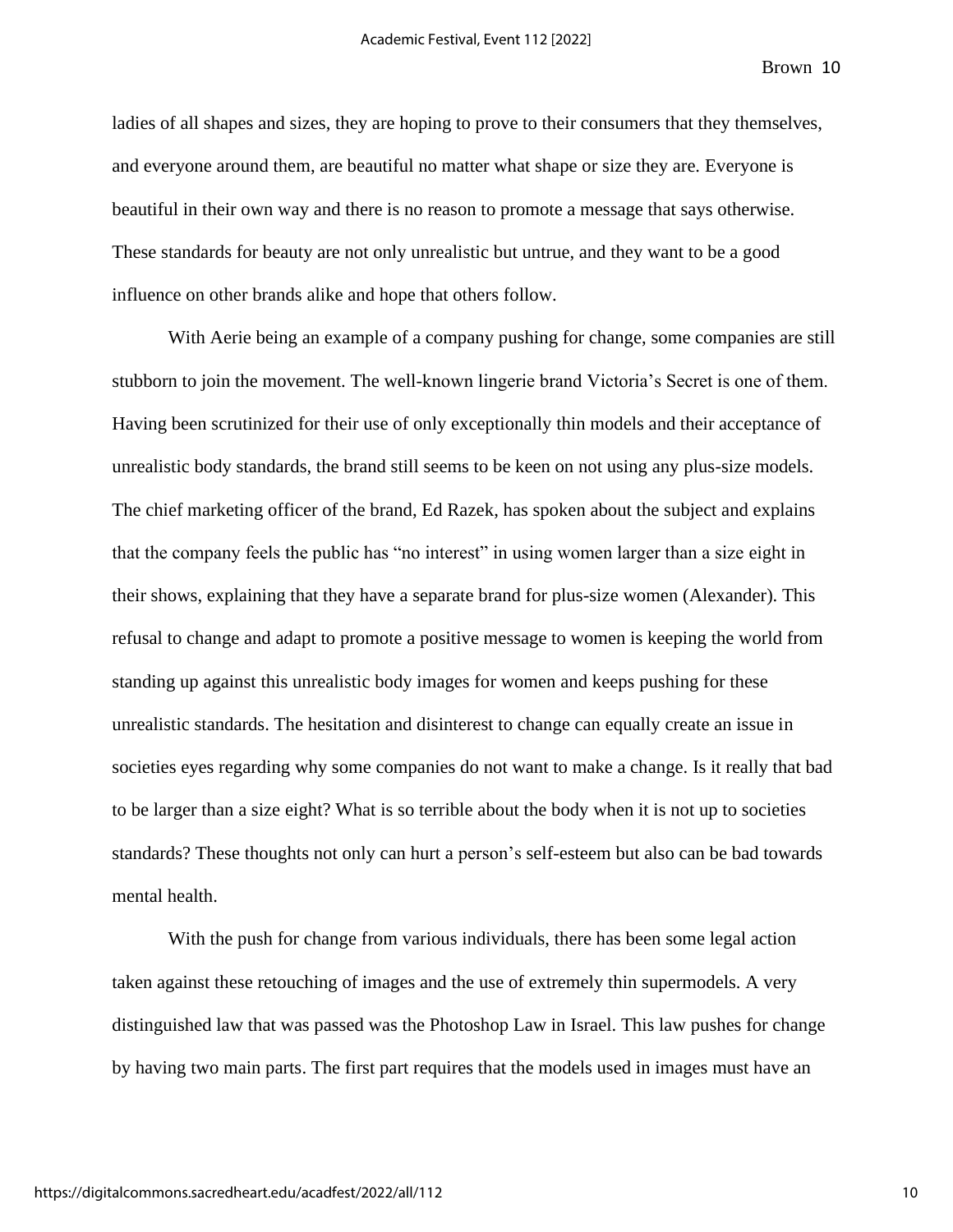18.5 BMI (body mass index). This is imperative because an individual that is under 18.5 BMI is technically in the underweight category, those that are between the body mass index of 18.5 and 24.9 are considered to be in the healthy BMI range ("What Is the Body Mass Index (BMI)?"). This being incorporated into the laws in Israel keeps advertisements from using women of an unnatural weight, which onlookers could view as the standard of societal beauty. The second part of this law states that advertisers must label any retouched images. This allows all those consumers or viewers of the advertisements to recognize that the image has been tampered with. With France also joining the push for change, they passed a law back in October of 2017 which regarded the labeling of retouched images as well as requiring models to go through medical examinations every other year to validate their health. Governments recognizing an issue among advertisements and its effects on people's mental health has pushed them to pass these laws which will hopefully create a positive impact on the society's views on body image.

The Unites States has also strived to make a change. Having passed the Truth in Advertising Act Bill in March of 2014, the US has attempted to make a push against the photoshopping by regulating the extent of altering images that are possibly misleading, manipulative and could possibly be contributing to the negative body image. Though this is a great attempt, there are still holes in the law. Due to the fact that the Unites States has freedom of speech and other such laws, it makes it hard for this law to be carried out. Since there is not exact definition of what images are too manipulative or misleading, it allows some to not have to label images when it is most likely necessary. This law is a great first step in the United States, but changes need to be made to make it more effective (Navamanikkam).

The impact of posts on social media and from advertisements on people's body image is very influential on how people view themselves physically, but it can often lead to other mental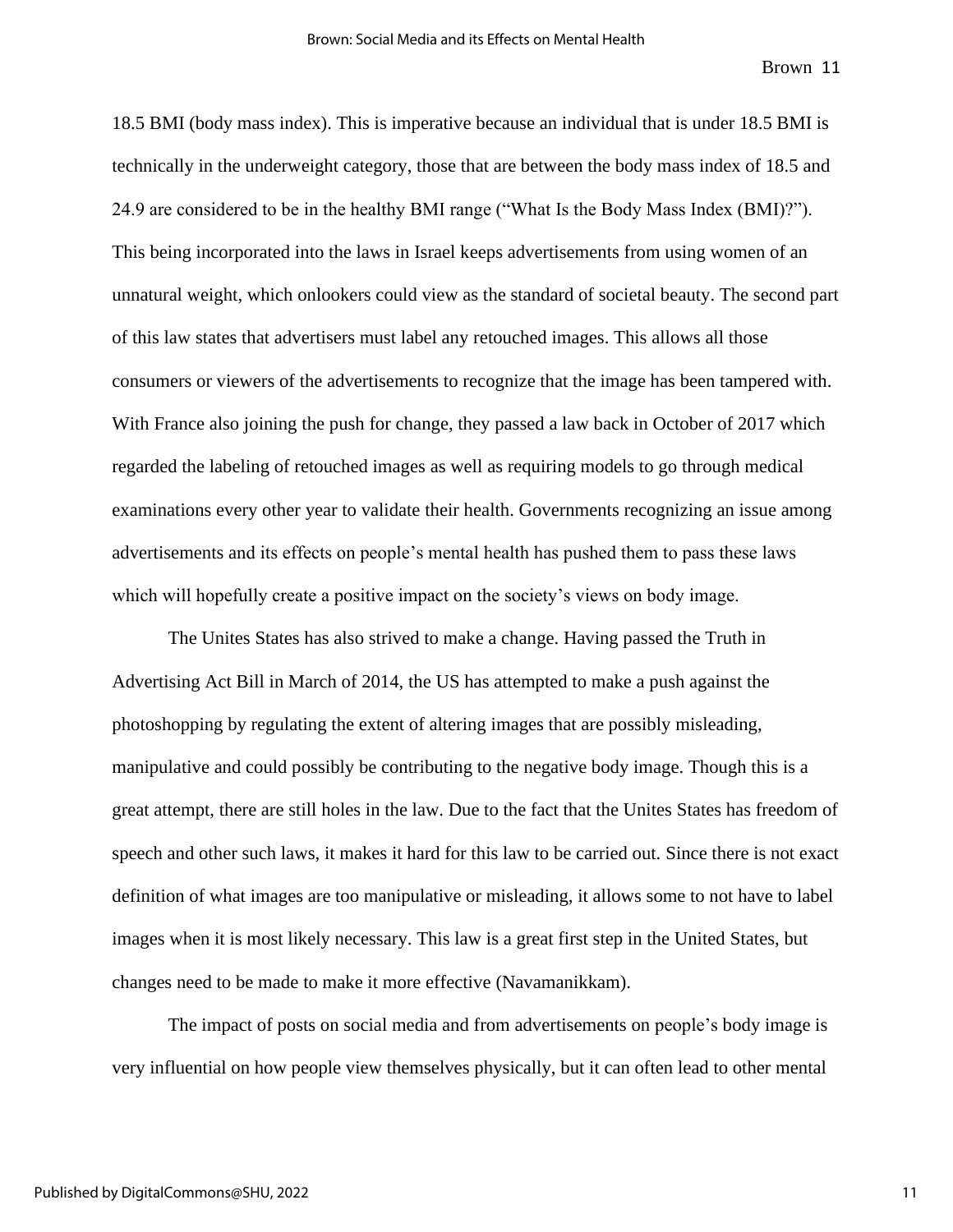illnesses. Due to its connectivity and activeness, many find themselves consumed with their online presence and spend much of their time on social media. In a study about "The Predictive relationships between the Social Media Addiction and Social Anxiety, Loneliness and Happiness," it speaks about the possibilities of addiction to being on social media and how it can affect those using it stating,

The increase in the popularity of social media and becoming dependent on the virtual structure of these social networks leads to an increase in the number of individuals with negatively affected lives by being isolated from real life and individuals with damaged relationships. Social media applications have been widely used with the emergence of interactive web technologies, and the overuse of these applications cause addiction problems (Baltaci).

One topic that is brought up is social anxiety and how people can cope with that anxiety by going online because they feel that it is easier for them to express themselves socially online rather in a real-life social setting. Social anxiety can also be known as a "social phobia (that) has become increasingly common in contemporary societies due to the increased isolation in impersonal living environments…" (Kalyva). This disconnection from society can lead people to their technology more due to its comfort and it has the connection to people being addicted to the internet leading to misuse and addiction which will, in return, lead them to experiencing other negative aspects of social media such as the acceptance and obsession with unrealistic beauty standards, creating a whole new problem. The youth is the significant age group that can have issues with technology misuse, especially university students. This is true due to the new experiences these students have while at school and the separations from their families (Baltaci).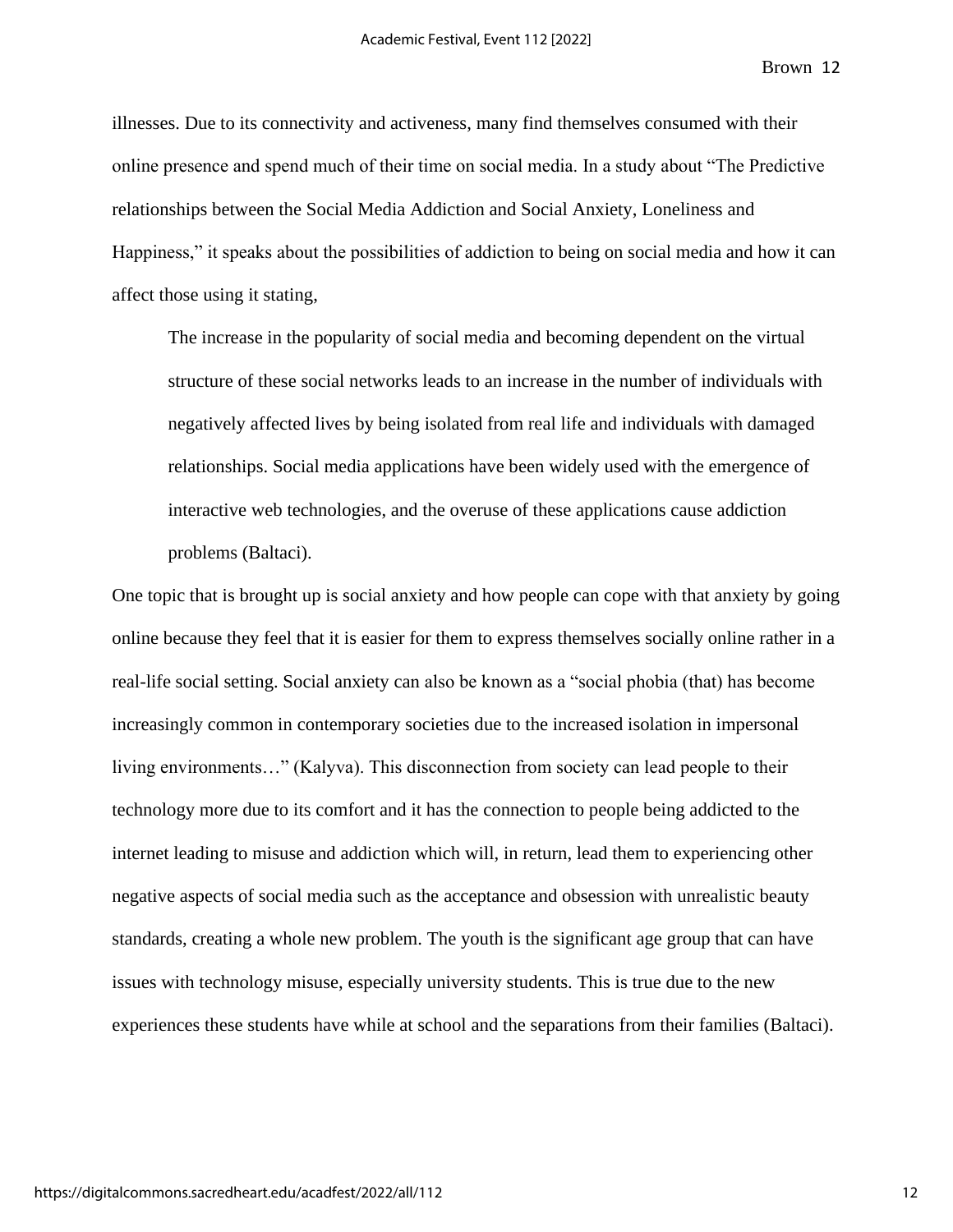In the study regarding happiness and social media usage, it was discovered that there was a connection between social media use and these anxieties and loneliness. "…individuals who are happy in their social environment and do not worry about being evaluated in this environment usually do not search for different online communication tools. Thus, their possibility of being addicted to social media decreases" (Baltaci). Once online these people using these sites now have the connectivity and feeling of a community that they have been yearning for. But now, being on social media, there is an abundance of negative content that can lead to other bad outcomes, such as the body-image issues and the effects of them which was spoken about prior.

Depression and suicide in the United States is very serious especially among people between the ages of fifteen and thirty-four, causing suicide to be the second leading cause of death among this age range. It is even known that 8.3% of people within this age range have had serious thoughts about it (Kerr). Social media is definitely not the main cause but there is a chance that it can be a part of the problem. Being stripped from society and seeing how others live their lives compared to their own can easily lead a person to feel down about themselves.

Both men and women are being constantly shown images of the way they are "supposed" to look and cause for people to not accept themselves for who they are or the way they look. These unrealistic standards not only make people feel bad about themselves but push themselves to do unhealthy and unnatural procedures to themselves in hopes of fitting a standard that is unattainable. These disorders that people are obtaining are not only all consuming but there are many that do not seek help for such problems. Only about one third of people with anorexia actually seek help from a professional, and for binge eating only about a half. It may seem like the lesser of disorders compared to others but these eating disorders are "second only to opioid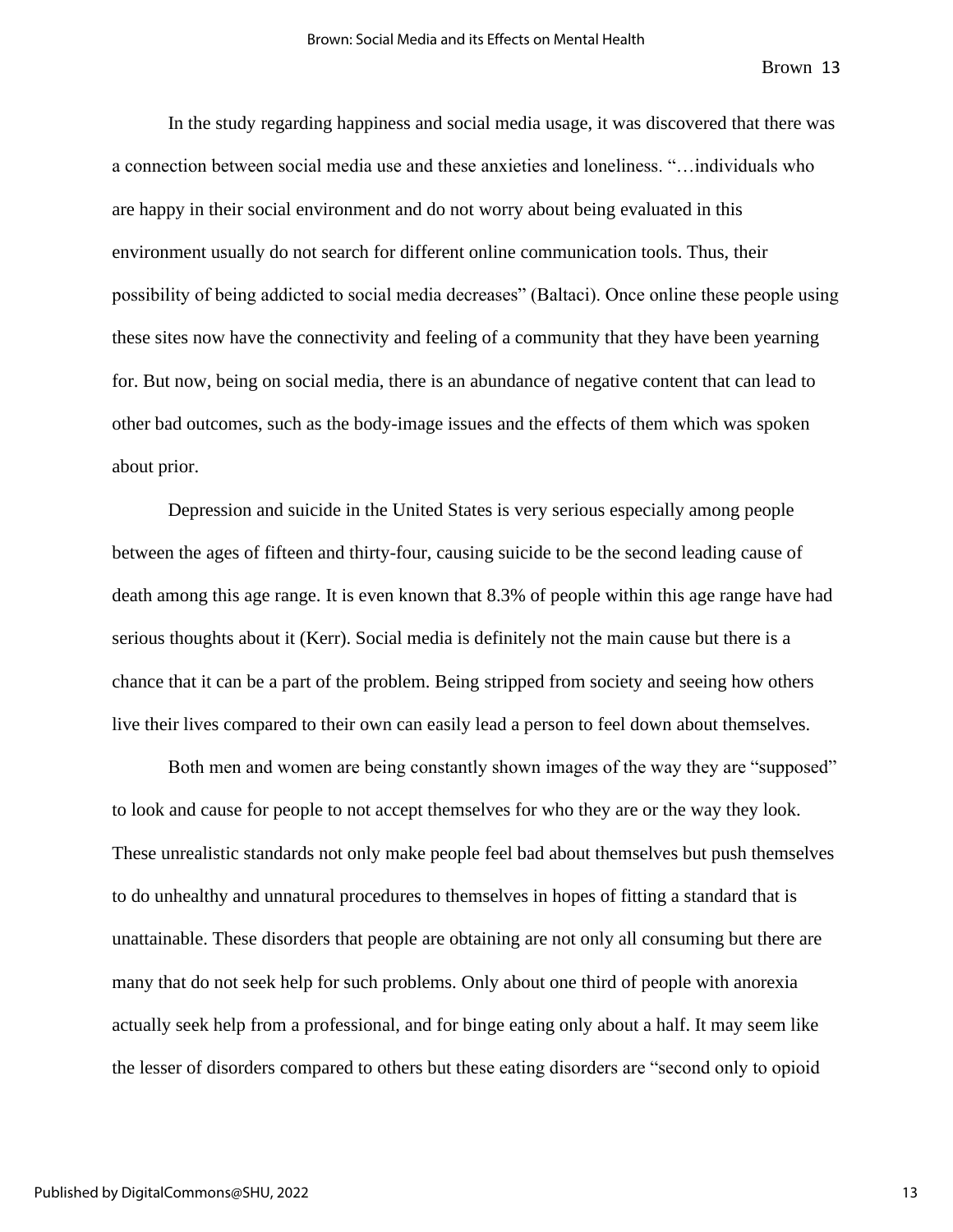overdose as the deadliest mental illness" (Lyster-Mensh). Programs such as The National Eating Disorder Association have been created in hopes of helping these problems that sometimes can come from such platforms. The overuse of social media is another negative aspect that can lead to loneliness and depression and many are seeking help for such disorders. If more people took action against this false promotion of beauty standards and promoted more body positivity the way the brand Aerie did, there would most likely be fewer eating disorders and suicides that came from it.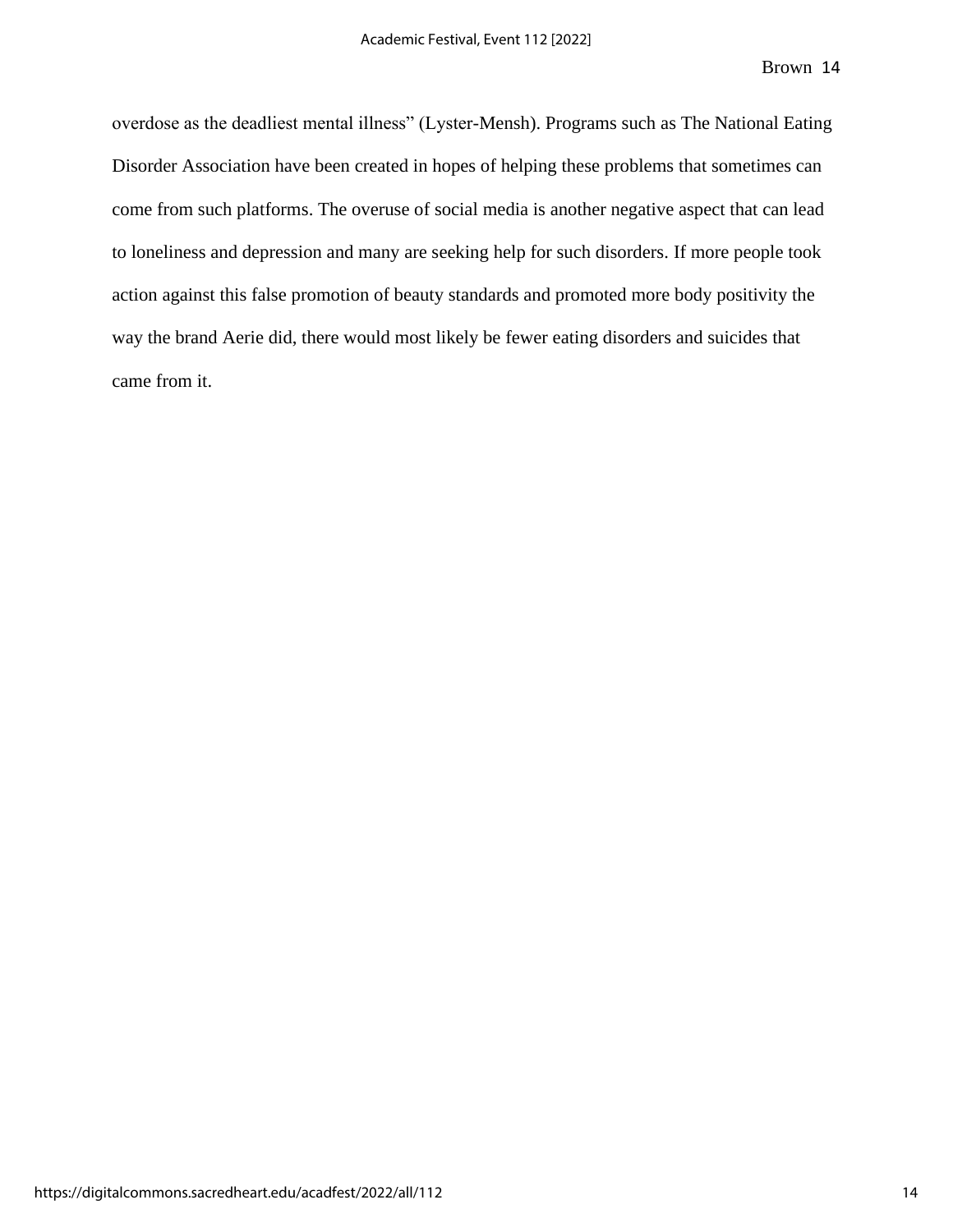## Bibliography

- Alexander, Ella. "Why Victoria's Secret Still Refuses to Include plus-Size Women in Its Shows." *Harper's BAZAAR*, Harper's BAZAAR, 9 Nov. 2018, www.harpersbazaar.com/uk/fashion/fashion-news/a24874811/victorias-secret-still-refusesto-include-plus-size-women-in-its-shows/.
- Aparicio-Martinez, Pilar, et al. "Social Media, Thin-Ideal, Body Dissatisfaction and Disordered Eating Attitudes: An Exploratory Analysis." *International Journal of Environmental Research and Public Health,* vol. 16, no. 21, Oct. 2019. EBSCOhost, doi:10.3390/ijerph16214177.
- Baltaci, Önder. "The Predicive Relationships between the Social Media Addiction and Social Anxiety, Loneliness, and Happiness." *International Journal of Progressive Education,* vol. 15, no. 4, Jan. 2019, pp. 73-82. *EBSCOhost,*  search.ebscohost.com/login.aspx?direct=true&db=eric&AN=EJ1224299&site=edslive&scope=site.
- Croffey, Amy. "Beyonce Photoshopped Again? It's Always a Thigh Gap." *The Sydney Morning Herald*, The Sydney Morning Herald, 28 Apr. 2016, www.smh.com.au/entertainment/celebrity/beyonce-photoshopped-again-its-always-athigh-gap-20160427-gofr2y.html.
- Frey, Kaitlyn. "Stop Accusing Beyoncé of Photoshopping Her Thigh Gap." *Cosmopolitan*, Cosmopolitan, 9 Oct. 2017, www.cosmopolitan.com/entertainment/celebs/news/a31208/beyonce-thigh-gap-photo/.
- Gallivan, R. H. *Teens, Social Media and Body Image* [PowerPoint presentation]. Park Nicollet Melrose Center. [https://www.macmh.org/wp](https://www.macmh.org/wp-)content/uploads/2014/05/18\_Gallivan\_Teens-social-media-body-image-presentation-H-Gallivan-Spring-2014.pdf